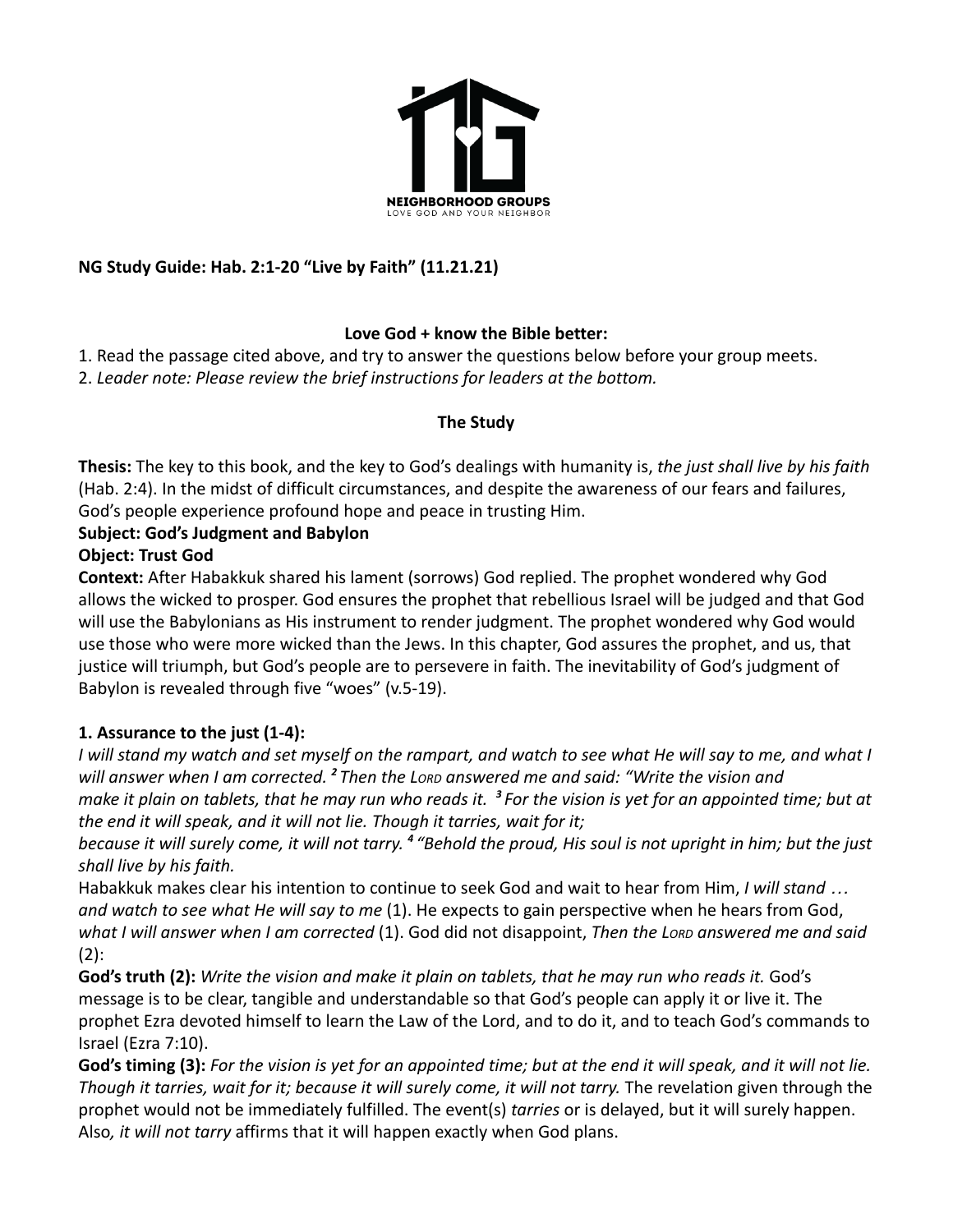The coming Babylonian conquest and Israel's restoration in the Promised Land would happen as God planned and foretold through His prophets. God's timing is perfect, He is never late! Similarly, the events concerning the Rapture (gathering of the Church) and the Second Coming also tarries, but in another sense it will not tarry, but will certainly happen in His perfect time.

**God is trustworthy (4):** *"Behold the proud, His soul is not upright in him; but the just shall live by his faith.* The *proud* reject God's authority, and are set in contrast to the *just* or those who yield to God in humility. God's people are *to live by faith.* They are to have a confident assurance that God is trustworthy, that He cares, that He loves them, and He is good.

Jesus is our example of *the just,* He always yielded to His Father and always trusts His plans. His words, works, voluntary death for our sins, and resurrection prove God's love and goodness.

Habakkuk 2:4 is quoted three times in the New Testament: in Romans 1:17 the emphasis is *the just,* in Gal. 3:11 the focus is *shall live,* and in Hebrews 10:38 *by faith* is highlighted. God's people have life with Him through faith in Christ, and growing faith produces growing confidence that God is trustworthy. We are called to persevering faith in God and His plan.

This verse was the key to Martin Luther's salvation as he realized that salvation was a gift by faith. Thus Habakkuk 2:4 is a key to the Protestant Reformation.

## **2. Assurance of justice (5-20): God will judge righteously those who reject Him.**

In the remainder of the chapter, Babylon is pictured as *a proud man* (5)*.* At the time of Habakkuk, Babylon is a rising power, but not an empire. Yet, God knows their future rise and their fall. God is assuring the prophet, and us, that He is aware of Babylon's evil. Although Babylon will be God's instrument to judge rebellious Israel, Babylon will also be judged. God sets forth the reason for judging the unjust like an indictment in verses 5-19. The charges are associated with five "woes."

**Crimes of conquest (5-8):** *Indeed, because he transgresses by wine, he is a proud man, and he does not stay at home. because he enlarges his desire as hell, and he is like death, and cannot be satisfied, he gathers to himself all nations and heaps up for himself all peoples. <sup>6</sup> "Will not all these take up a proverb against him, and a taunting riddle against him, and say, 'Woe to him who increases what is not his—how long? And to him who loads himself with many pledges'? <sup>7</sup>Will not your creditors rise up suddenly? Will they not awaken who oppress you? And you will become their booty. <sup>8</sup> Because you have plundered many nations, all the remnant of the people shall plunder you, because of men's blood and the violence of the land and the city, and of all who dwell in it.*

The plunder of other nations were the spoils of war, but were crimes against humanity.

**Covetousness (9-11):** *Woe to him who covets evil gain for his house, that he may set his nest on high, that he may be delivered from the power of disaster! <sup>10</sup> You give shameful counsel to your house, cutting off many peoples, and sin against your soul. <sup>11</sup> For the stone will cry out from the wall, and the beam from the timbers will answer it.*

The accumulation of wealth and materialism came at the cost of oppressing people. Their pursuit of material gain (9) was a sin against their own soul (10).

**Cruelty (12-14):** *Woe to him who builds a town with bloodshed, who establishes a city by iniquity! <sup>13</sup> Behold, is it not of the LORD of hosts that the peoples labor to feed the fire, and nations weary themselves in vain? <sup>14</sup> For the earth will be filled with the knowledge of the glory of the LORD, as the waters cover the sea.*

The splendor of Babylon was built on the bloodshed of other nations (12). Their cruelty was renown. **Drunkenness (15-17):** *Woe to him who gives drink to his neighbor, pressing him to your bottle, even to make him drunk, that you may look on his nakedness! <sup>16</sup> You are filled with shame instead of glory. You also—drink! And be exposed as uncircumcised! The cup of the LORD's right hand will be turned against you, And utter shame will be on your glory. <sup>17</sup> For the violence done to Lebanon will cover you, And the plunder of beasts which made them afraid, because of men's blood and the violence of the land and the city, and of all who dwell in it.*

Babylon was associated with drunkenness, *transgression by wine* (5). They not only engaged in drunkenness, but encouraged drunkenness (15). Their drunken behavior was to their shame (16).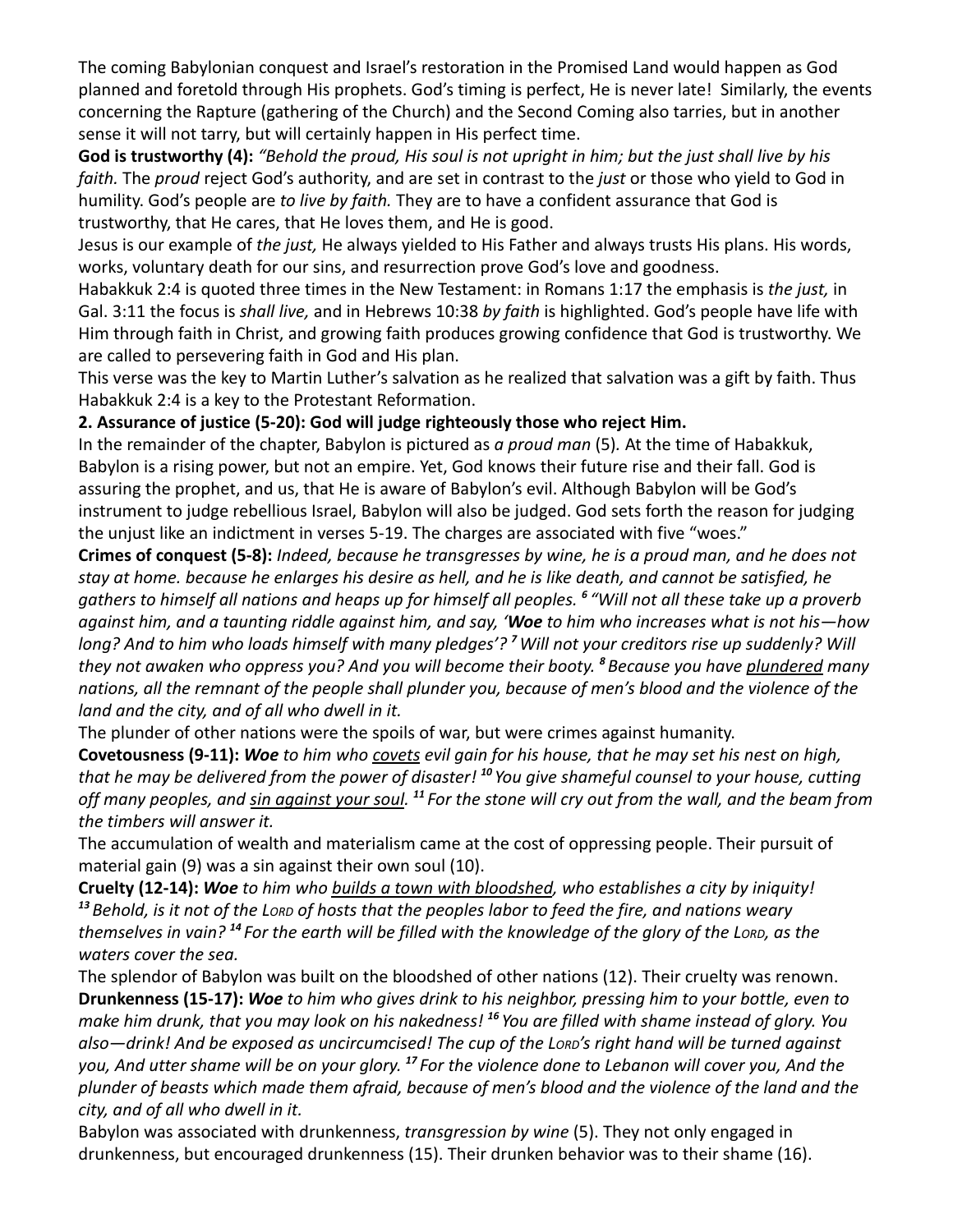**Idolatry (18-19):** *What profit is the image, that its maker should carve it, the molded image, a teacher of lies, that the maker of its mold should trust in it, to make mute idols? <sup>19</sup>Woe to him who says to wood, 'Awake!' To silent stone, 'Arise! It shall teach!' Behold, it is overlaid with gold and silver, yet in it there is no breath at all.*

Babylon is renown as the epicenter of idolatry (Rev. 17:5). The rejection of the true and living God for a manmade object of worship that is powerless to save is not only futile, but is an offense to God.

#### **3. Assurance to trust (20,14):**

*But the LORD is in His holy temple. Let all the earth keep silence before Him* (20).

God assures the prophet, and us, that He has not abdicated his throne, He remains in His *holy temple.* Since He is in heaven, and is all *holy* or morally perfect, than *all the earth* or His Creation has no reason nor right to question God's plan (See, Is. 6:1-8)

In the midst of the five "woes" or indictment against Babylon specifically, and the proud generally, God declares to the prophet, *For the earth will be filled with the knowledge of the glory of the LORD, as the waters cover the sea* (14). This prophecy may have seemed improbable in the tiny country of Israel in the 7<sup>th</sup> Century B.C. Yet, even today Christianity is the only truly global religion with over two billion followers around the world. This prophecy will be ultimately fulfilled in the Second Coming. Just as the rise and fall of Babylon was foretold and occurred per God's plan, and the events concerning Jesus' First Coming occurred exactly as foretold, we have plenty of assurance to trust God and his plans in all seasons of life.

## **Study Guide Qs**

*Q1. How would you like to apply, "The just shall live by his faith" in this season?*

*Q2. When you contemplate wickedness the likely feelings are generally numbness, overwhelmed, anger, or lament (sorrow/grief). Describe how you've experienced each of those feelings?*

*Q3. What thoughts or feelings come to mind as you consider that God will judge righteously those who reject Him?*

*Q4. How does fulfilled prophecy and/or past experience of God's faithfulness in your life provide assurance to trust?*

# **"Disciples Who Dig Deeper" (optional or alternative study)**

**1. Here is a helpful article regarding the role of Bible prophecy: [https://www.gotquestions.org/Bible-prophecy.html.](https://www.gotquestions.org/Bible-prophecy.html)**

**2. Here are some additional thoughts regarding, "The just shall live by His faith" [https://www.gotquestions.org/righteous-will-live-by-faith.html.](https://www.gotquestions.org/righteous-will-live-by-faith.html)**

**Love your neighbors (inside + outside the group) better:**

**1. Who would like to share how they sought to befriend or build relationship with their neighbors inside or outside the group?**

**2. Are there some needs that can provide us an opportunity to love our neighbors inside or outside the group?**

**Disciples who make disciples:**

- **1. Who would like to share how they recently sought to make disciples?**
- **2. Here is a disciple making idea to consider for the weeks ahead:**